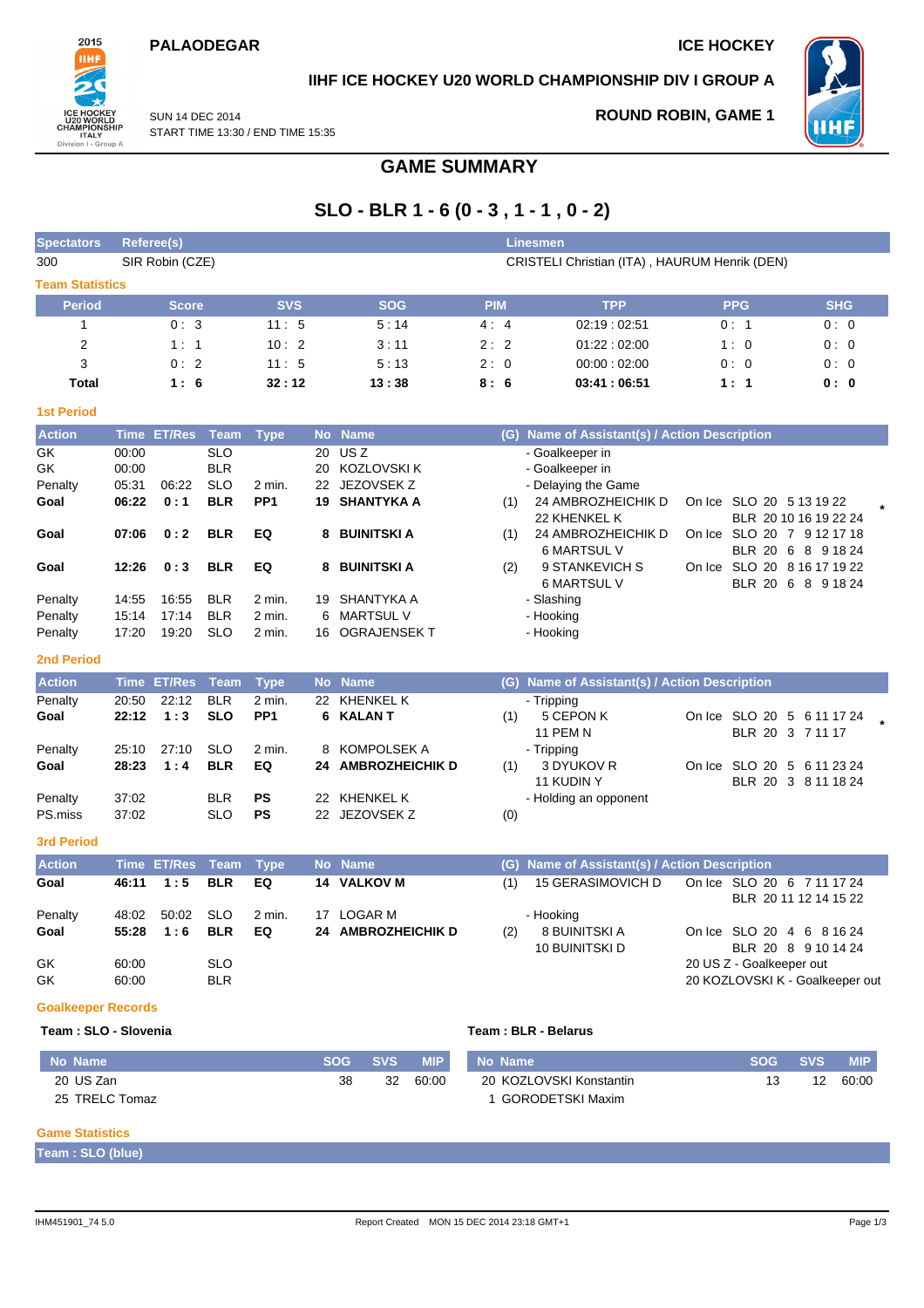### **PALAODEGAR ICE HOCKEY**



## **IIHF ICE HOCKEY U20 WORLD CHAMPIONSHIP DIV I GROUP A**

SUN 14 DEC 2014 START TIME 13:30 / END TIME 15:35

#### **ROUND ROBIN, GAME 1**



|               | Head Coach: DRINOVEC Gorazd |          |             |          |                |                |          |          |        |   | Shots on Goal  |             |                        |             |
|---------------|-----------------------------|----------|-------------|----------|----------------|----------------|----------|----------|--------|---|----------------|-------------|------------------------|-------------|
| <b>No Pos</b> | <b>Name</b>                 | G.       | A           | P        | <b>PIM</b>     | $FO+$          | FO-      | $FO+/-$  | FO%    |   | $\overline{2}$ | 3           | <b>TS</b><br><b>OT</b> | $+/-$       |
| 5 D           | CEPON Kristjan (BP)         | 0        |             |          | 0              | 0              | $\Omega$ | 0        | 0.00   | 0 | $\Omega$       | 0           | 0                      | $-1$        |
| 6 F           | <b>KALAN Tilen</b>          |          | 0           |          | 0              | 3              | 5        | $-2$     | 37.50  |   | 0              | 0           |                        | $-3$        |
| 11 F          | PEM Nik +C                  | 0        |             |          | $\Omega$       | $\overline{2}$ | 2        | $\Omega$ | 50.00  | 0 |                |             | $\overline{2}$         | $-2$        |
| 23 D          | <b>JEKLIC Ales</b>          | 0        | $\Omega$    | 0        | 0              | 0              | 0        | $\Omega$ | 0.00   | 0 | 0              | 0           | 0                      | $-1$        |
| 24 F          | HADZIC Sebastjan            | 0        | 0           | 0        | $\Omega$       | $\mathbf 0$    |          | $-1$     | 0.00   | 1 | 0              |             | $\overline{2}$         | $-3$        |
| 7 D           | <b>KRAIGHER Luka</b>        | 0        | 0           | 0        | 0              | 0              | 0        | 0        | 0.00   | 0 | 0              | 0           | 0                      | $-2$        |
| 16 F          | <b>OGRAJENSEK Tim</b>       | 0        | $\Omega$    | $\Omega$ | $\overline{2}$ | 0              |          | $-1$     | 0.00   | 0 | 0              | 0           | $\mathbf 0$            | $-2$        |
| 17 D          | LOGAR Miha $+A$             | 0        | $\Omega$    | $\Omega$ | $\overline{2}$ | 0              | $\Omega$ | $\Omega$ | 0.00   | 0 | 0              |             |                        | $-3$        |
| 19 F          | <b>SIMSIC Nik</b>           | 0        | 0           | 0        | 0              | 3              | 11       | -8       | 21.43  |   | 0              |             | $\overline{2}$         | $-1$        |
| 22 F          | JEZOVSEK Zan                | 0        | 0           | $\Omega$ | $\overline{2}$ | $\mathbf 0$    | $\Omega$ | $\Omega$ | 0.00   | 1 | 0              | $\mathbf 0$ |                        | $-1$        |
| 4 D           | <b>ZORKO Luka</b>           | 0        | $\Omega$    | 0        | 0              | 0              | 0        | 0        | 0.00   | 0 | 0              | 0           | $\Omega$               | $-1$        |
| 8 D           | KOMPOLSEK Andraz            | 0        | $\Omega$    | 0        | $\overline{2}$ | $\mathbf 0$    | $\Omega$ | $\Omega$ | 0.00   | 0 |                | $\Omega$    |                        | $-2$        |
| F<br>9        | <b>GROSELJ Sebastjan</b>    | 0        | $\Omega$    | $\Omega$ | $\Omega$       | 0              | $\Omega$ | 0        | 0.00   |   | 0              | 0           |                        | $-1$        |
| 12 F          | <b>UNUK Nik</b>             | 0        | $\Omega$    | 0        | $\Omega$       | $\mathbf 0$    | 2        | $-2$     | 0.00   | 0 | 0              | 0           | $\mathbf 0$            | $-1$        |
| 18 F          | VINCEC Luka +A              | 0        | $\Omega$    | 0        | $\Omega$       | 6              | 8        | $-2$     | 42.86  | 0 | $\Omega$       | $\Omega$    | $\mathbf 0$            | $-1$        |
| 10 D          | LAMPIC Jan                  | 0        | $\Omega$    | 0        | 0              | 0              | $\Omega$ | 0        | 0.00   | 0 | $\Omega$       | 0           | 0                      | 0           |
| 13 F          | <b>JEKLIC Matic</b>         | 0        | $\Omega$    | $\Omega$ | 0              |                | 0        | 1        | 100.00 | 0 |                | 0           |                        | $\mathbf 0$ |
| 14 F          | <b>GLAVIC Gasper</b>        | 0        | $\Omega$    | 0        | 0              | 0              | 0        | 0        | 0.00   | 0 | 0              |             |                        | 0           |
| 15 F          | <b>MAVER Luka</b>           | 0        | 0           | 0        | 0              | 3              | 8        | -5       | 27.27  | 0 | 0              | 0           | 0                      | 0           |
| 20 GK         | US Zan                      | $\Omega$ | $\Omega$    | $\Omega$ | 0              |                |          |          |        | 0 | $\Omega$       | $\Omega$    | $\Omega$               |             |
| 25 GK         | <b>TRELC Tomaz</b>          | 0        | 0           | 0        | 0              |                |          |          |        | 0 | 0              | 0           | 0                      |             |
| Total         |                             | 1        | $\mathbf 2$ | 3        | 8              | 18             | 38       | -20      | 32.14  | 5 | 3              | 5           | 13                     |             |

# **Team : BLR (white)**

|                      | Head Coach: PEREPEKHIN Pavel |                |          |          |                |             |                |          |       |    |                | <b>Shots on Goal</b> |                        |             |
|----------------------|------------------------------|----------------|----------|----------|----------------|-------------|----------------|----------|-------|----|----------------|----------------------|------------------------|-------------|
| <b>No Pos</b>        | <b>Name</b>                  | G              | A        | P        | <b>PIM</b>     | $FO+$       | FO-            | $FO+/-$  | FO%   |    | $\overline{2}$ | 3                    | <b>OT</b><br><b>TS</b> | $+/-$       |
| 8 F                  | <b>BUINITSKI Artur</b>       | 2              | 1        | 3        | 0              | 0           | 0              | 0        | 0.00  | 3  | 0              | 0                    | 3                      | $+4$        |
| 18 F                 | FADEYEV Vyacheslav +A        | 0              | 0        | 0        | 0              | 12          | 6              | 6        | 66.67 | 0  |                | 0                    |                        | $+3$        |
| 22 D                 | KHENKEL Kristian +C          | 0              |          |          | 2              | 0           | $\Omega$       | $\Omega$ | 0.00  | 2  |                | 2                    | 5                      | $+1$        |
| 23 D                 | <b>USTINENKO Nikita</b>      | 0              | $\Omega$ | 0        | 0              | 0           | 0              | 0        | 0.00  | 0  |                | 0                    |                        | 0           |
| 24 F                 | AMBROZHEICHIK Dmitri +A      | $\overline{2}$ | 2        | 4        | $\Omega$       | 1           | 2              | $-1$     | 33.33 | 1  | 2              |                      | 4                      | $+4$        |
| 3 D                  | <b>DYUKOV Roman</b>          | 0              |          |          | 0              | 0           | 0              | 0        | 0.00  | 2  | 0              | 2                    | 4                      | $+1$        |
| D<br>11              | <b>KUDIN Yegor</b>           | 0              |          |          | 0              | 0           | 0              | 0        | 0.00  | 0  | 0              | 0                    | 0                      | $+2$        |
| F<br>16              | <b>VARIVONCHIK Igor</b>      | 0              | $\Omega$ | $\Omega$ | 0              | 8           | 4              | 4        | 66.67 | 0  |                | $\Omega$             |                        | $\mathbf 0$ |
| F<br>19              | SHANTYKA Alexei              |                | 0        |          | $\overline{2}$ | 0           | 0              | 0        | 0.00  | 1  |                |                      | 3                      | $\mathbf 0$ |
| F<br>21              | LOGVINYUK Nikolai            | 0              | $\Omega$ | 0        | $\Omega$       | $\mathbf 0$ | 1              | $-1$     | 0.00  | 2  |                |                      | 4                      | $\mathbf 0$ |
| 6 D                  | MARTSUL Vitali (BP)          | 0              | 2        | 2        | 2              | 0           | 0              | 0        | 0.00  | 2  | 0              | 0                    | 2                      | $+2$        |
| 7 F                  | <b>NOVIK Vladislav</b>       | 0              | $\Omega$ | 0        | 0              | 8           | 3              | 5        | 72.73 | 0  |                | 2                    | 3                      | $\mathbf 0$ |
| D<br>9               | STANKEVICH Sergei            | 0              |          |          | 0              | 0           | $\Omega$       | $\Omega$ | 0.00  | 0  | 0              | 0                    | 0                      | $+3$        |
| F<br>10 <sup>°</sup> | <b>BUINITSKI Dmitri</b>      | 0              |          |          | 0              | 0           | 0              | 0        | 0.00  | 0  | $\mathbf 0$    | 0                    | 0                      | $+1$        |
| 17 F                 | MISNIKOV Vladislav           | 0              | $\Omega$ | $\Omega$ | $\Omega$       | $\mathbf 0$ | $\Omega$       | $\Omega$ | 0.00  | 0  |                | $\overline{2}$       | 3                      | $\mathbf 0$ |
| 4 D                  | FALKOVSKI Stepan             | 0              | 0        | 0        | 0              | 0           | 0              | 0        | 0.00  | 0  | 0              | 0                    | 0                      | 0           |
| D<br>5               | <b>BOKUN Danil</b>           | 0              | $\Omega$ | 0        | 0              | 0           | $\mathbf 0$    | $\Omega$ | 0.00  | 0  |                | 0                    |                        | $\mathbf 0$ |
| F<br>12 <sup>2</sup> | <b>BUYAK Oleg</b>            | 0              | $\Omega$ | 0        | 0              | 9           | $\overline{2}$ | 7        | 81.82 | 0  | 0              | 0                    | 0                      | $+1$        |
| F<br>14              | <b>VALKOV Maxim</b>          |                | $\Omega$ |          | 0              | 0           | 0              | 0        | 0.00  | 1  | 0              | 2                    | 3                      | $+2$        |
| 15 F                 | <b>GERASIMOVICH Dmitri</b>   | 0              | 1        |          | $\Omega$       | 0           | 0              | $\Omega$ | 0.00  | 0  | 0              | 0                    | 0                      | $+1$        |
| GK<br>1              | <b>GORODETSKI Maxim</b>      | 0              | 0        | 0        | 0              |             |                |          |       | 0  | 0              | 0                    | 0                      |             |
| 20 GK                | KOZLOVSKI Konstantin         | 0              | $\Omega$ | 0        | 0              |             |                |          |       | 0  | 0              | 0                    | 0                      |             |
| Total                |                              | 6              | 11       | 17       | 6              | 38          | 18             | 20       | 67.86 | 14 | 11             | 13                   | 38                     |             |